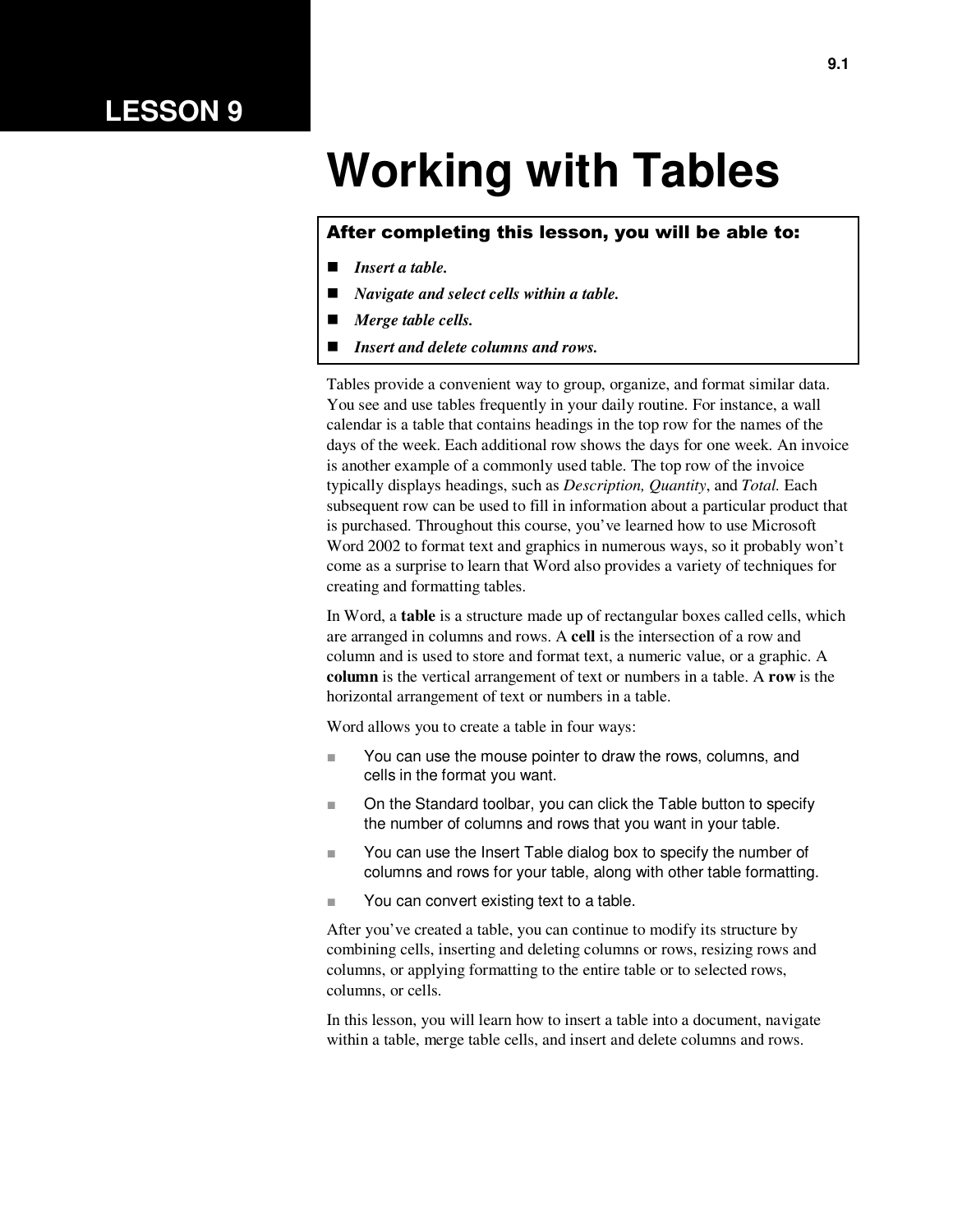To complete the procedures in this lesson, you will need to use the file Salary Survey 09 in the Lesson09 folder in the Word Processing Practice folder located on your hard disk. This document reports the results of a national survey administered to public relations consultants throughout the United States.

# Inserting a Table

One way to create a table is to draw it. When you click the Tables and Borders button on the Standard toolbar, the Tables and Borders toolbar appears, and the mouse pointer turns into a pencil. You then use the pencil to draw the borders for cells, rows, and columns—just as if you were drawing a table on a sheet of paper.

The quickest way to create a table is to click the Insert Table button. A graphical menu then appears. The menu is a grid that you use to specify the number of rows and columns for the table. Although this approach is quick, it does not allow you to define any formatting—such as the width of columns although you can do so later. If you want to specify column width or other table formatting, you can use the Insert Table dialog box to define the table. You open the Insert Table dialog box by pointing to Insert on the Table menu and clicking Insert.

Each cell contains an end-of-cell mark and each row contains an end-of-row mark. To view these **end marks** in a table, on the Standard toolbar, click the Show/Hide ¶ button. End marks appear only on the screen and not on the printed page. An end mark looks like a circle with four small marks extending out of it.

 $\Box$ 

In this exercise, you create tables by using the Insert Table button, the Tables and Borders button, and the Insert Table dialog box.

- **1** If necessary, on the Standard toolbar, click the New Blank Document button.
- **2** On the Standard toolbar, click the Insert Table button. The Insert Table menu appears.

| <sup>22</sup> Document6 - Microsoft Word             |                                                                             |
|------------------------------------------------------|-----------------------------------------------------------------------------|
| File Edit View Insert Format Tools Table Window Help | Type a question for help<br>$\cdot$ $\times$                                |
| <b>DGBBBB</b> VXBC√rra- <mark>&amp;BEBBB</mark> DCT  | $100\% - \frac{9}{2}$                                                       |
| A Normal v Times New Roman v 12 v B J U   三三目        | $\mathbb{E} \boxplus \cdot \mathscr{S} \cdot \mathbf{A} \cdot \mathbb{H}$ . |
|                                                      | <b>FIFT AFT FIFT 7 1</b>                                                    |
|                                                      |                                                                             |
|                                                      |                                                                             |
|                                                      | Cancel                                                                      |
|                                                      |                                                                             |

**3** Point to the cell in the third column of the third row and click.

The first time you insert a table using the Tables and Borders button, the Office Assistant might appear. If you want to use the Office Assistant, click Show Me. If not, click Cancel.

You can create nested tables (tables within a table). You create a nested table in the same way you create a table, except that the insertion point is positioned within an existing table cell when you create the new, nested table.

You can use the Insert Table button to create a table of 4 rows by 5 columns. For larger tables, you need to use the Insert Table dialog box, available through the Table menu. The actual row and column limit depends on the size of your computer screen and its screen resolution.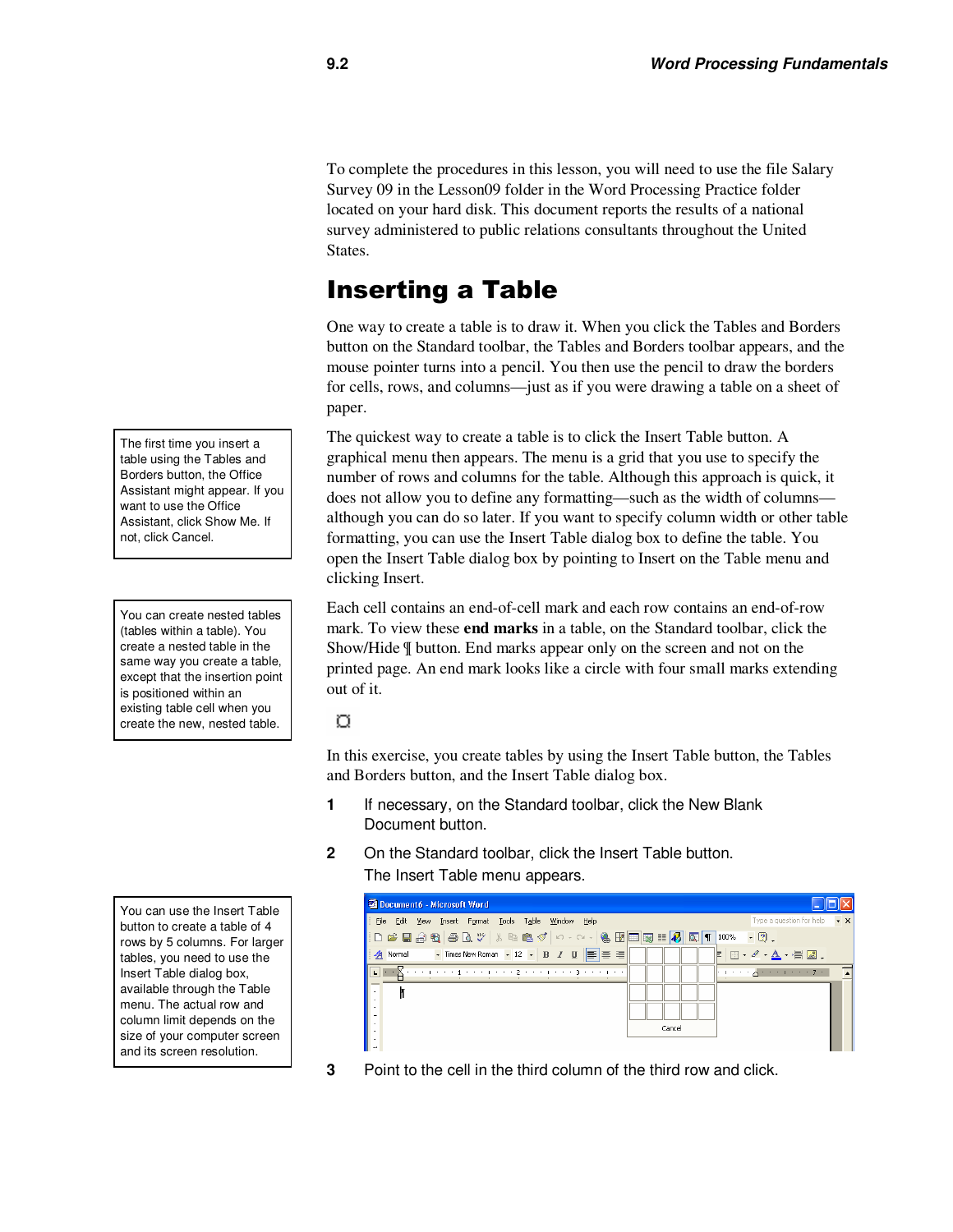An empty table with three columns and three rows appears in the document window.

- **4** Press the down arrow key three times until the insertion point is no longer in the table, and press Enter. A blank line is inserted after the table.
- **5** On the Standard toolbar, click the Tables and Borders button. The mouse pointer turns into a pencil, and the Tables and Borders toolbar appears.

|                 | <b>Tables and Borders</b>                 |  |                           |  |  |
|-----------------|-------------------------------------------|--|---------------------------|--|--|
| J <br>$\oslash$ |                                           |  | <u>vs - ノ</u> -   ⊟ - ⊗ - |  |  |
|                 | <b>□ · 圖 圖 □ · 31 Ⅲ   编 Ⅲ 2 2 2 × 2  </b> |  |                           |  |  |

The outside borders of the table are created.

- **6** Position the pencil along the left border of the table about .5 inch from the top border of the table.
- **7** Drag the pencil straight across to the right border of the table and release the mouse button.

The first row of the table is created.

**8** Repeat steps 7 and 8 to create two more horizontal lines under the line that you just created, spacing them about .5 inch apart, as shown in the following illustration.

You can drag the Tables and Borders toolbar to an unused portion of the screen if it is in your way. You can also dock it with the other toolbars or you can close it.

Under the table you just created, align the pencil at the left margin, and drag down and to the right until you have created a box about 2.5 inches wide by 3.5 inches high.

In Print Layout view, you can use the rulers along the top and left side of the document as guides for drawing the table height and width.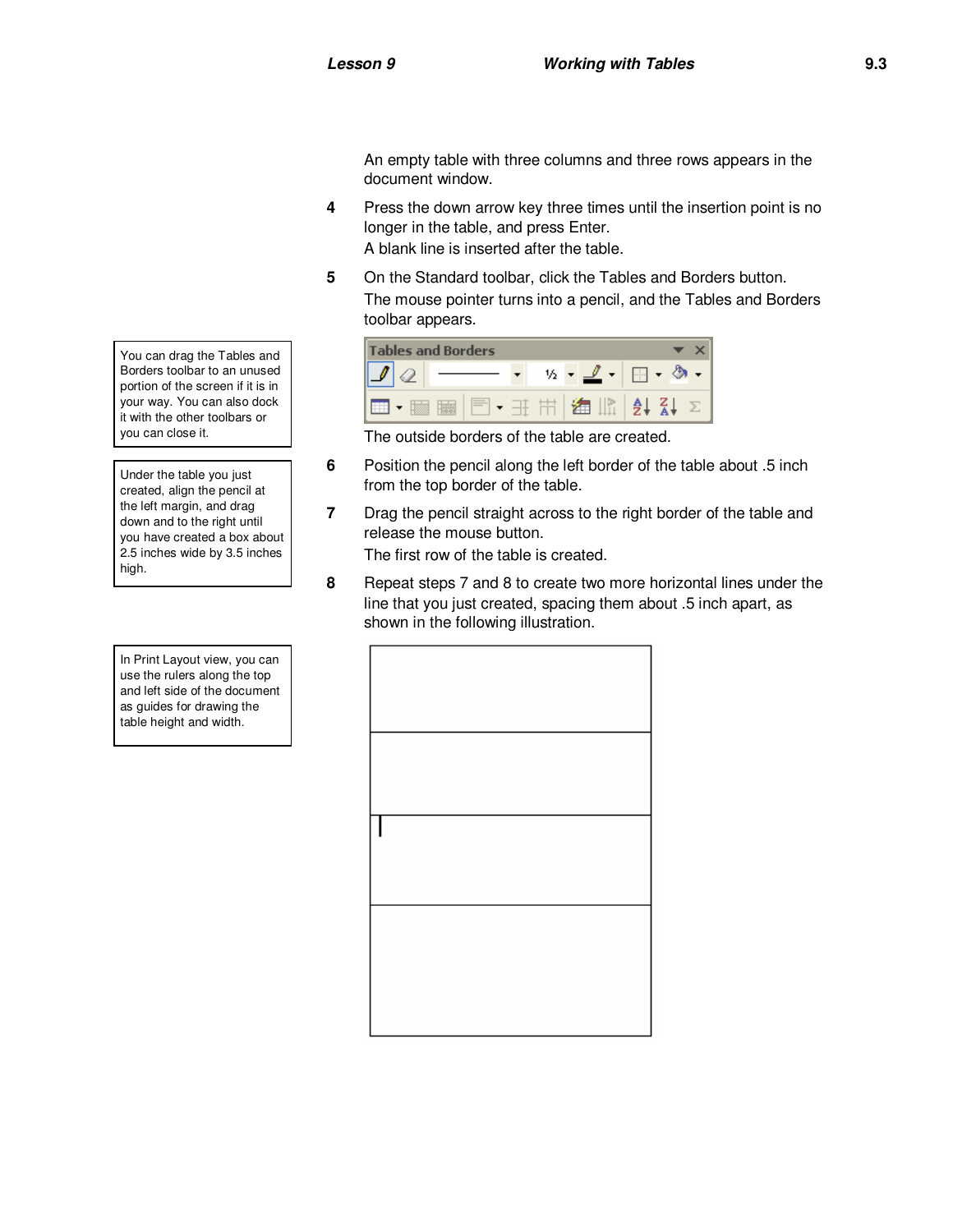**9** Position the pencil on the line that forms the bottom of the first row, about 1 inch from the left border of the table, and drag the pencil straight down to the bottom border of the table.

The first column is created, but it does not include the first row.



placement of one or more lines in the table, on the Tables and Borders toolbar, click the Eraser button, and drag the mouse pointer across any line that you want to erase.

If you don't like the

- **10** Position the pencil on the line that forms the bottom of the first row, about 1 inch to the right of the vertical line that you just created, and then drag the pencil straight down until the pencil reaches the bottom of the second row.
- **11** On the Tables and Borders toolbar, click the Distribute Rows Evenly button.

The rows in the table are evenly spaced.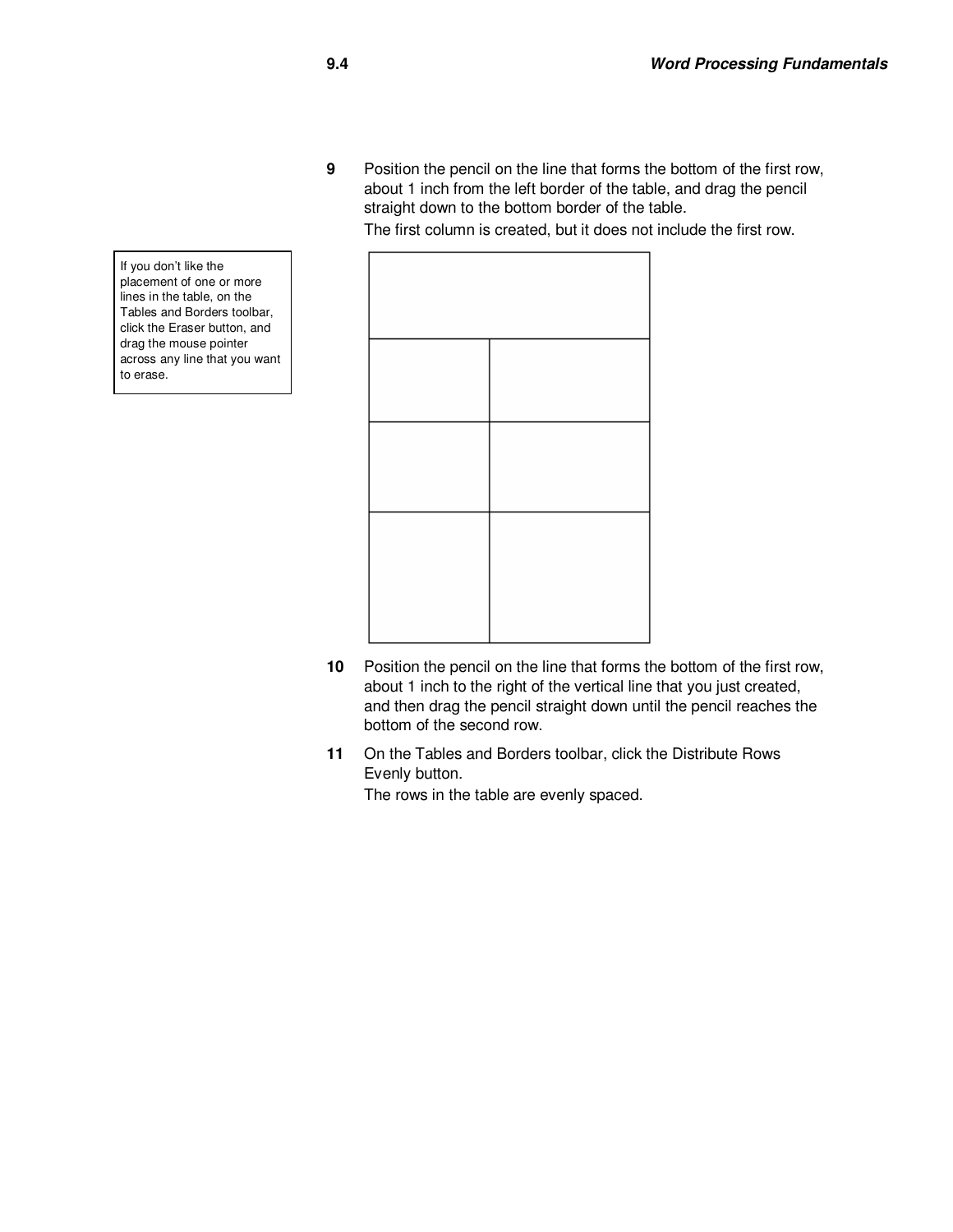You can also use the Distribute Columns Evenly button if your columns are uneven. If you use the Distribute Columns Evenly button in this exercise, the columns will shift. On the Standard toolbar, you can click the Undo button to return columns to their original positions.



- **12** On the Tables and Borders toolbar, click the Draw Table button, and on the Standard toolbar, click the Tables and Borders button. The pointer changes back to the insertion point, and the Tables and Borders toolbar no longer appears.
- **13** Press Ctrl+End, and press Enter. The insertion point moves to the end of the document, and a blank line is inserted after the table.
- **14** On the Table menu, point to Insert, and click Table. The Insert Table dialog box appears.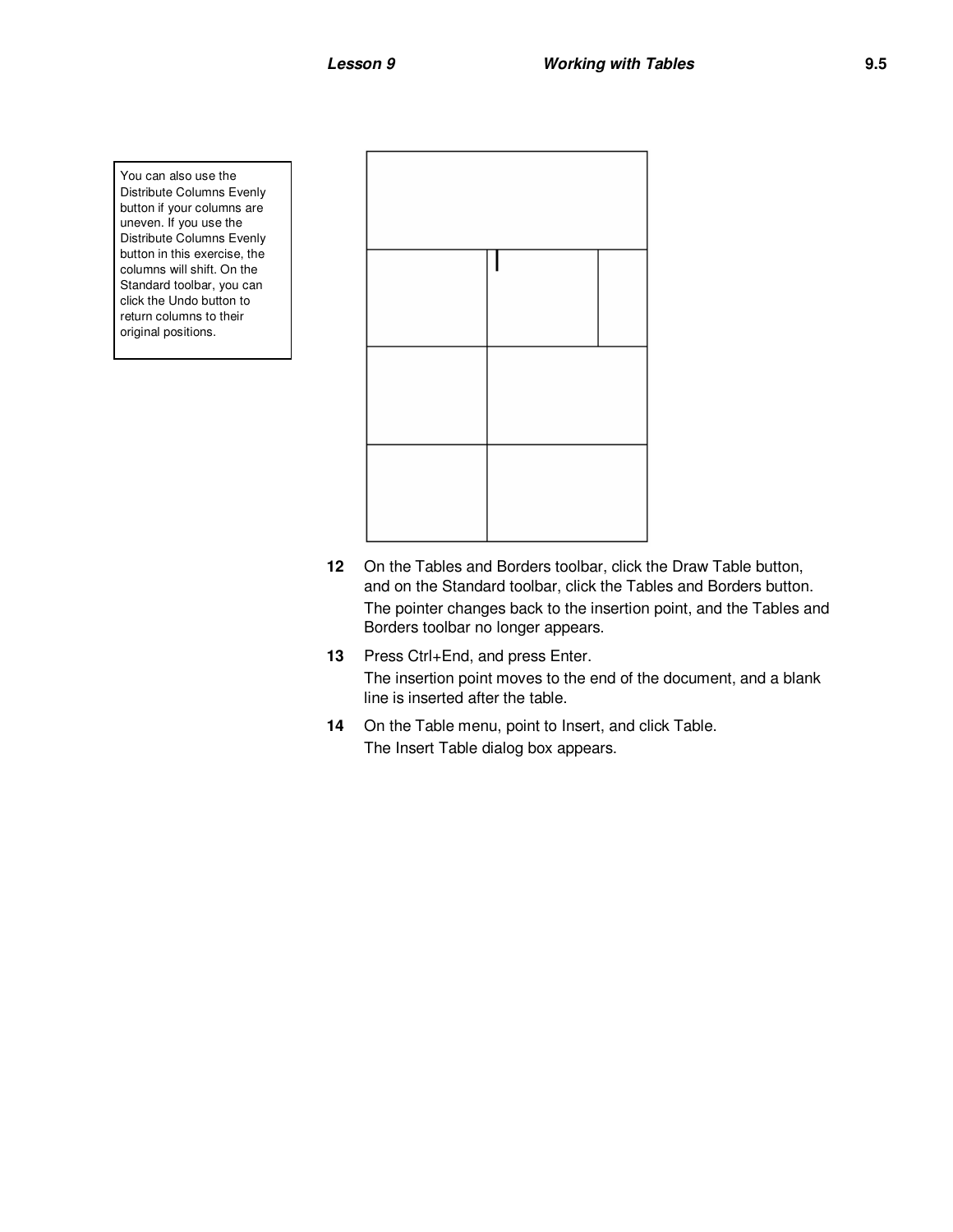

- **15** In the Number of columns box, type **3**, press Tab, and in the Number of rows box, type **4**.
- **16** Click OK.

The Insert Table dialog box closes, and the table is inserted into the document.

**17** On the File menu, click Save As, and save the file as **Table Create 09**.

Word saves the document.

Keep this file open for the next exercise.

### Navigating and Selecting Cells in a Table

You need to be able to move from cell to cell to enter text into a table. You can use a variety of methods to move around in a table, such as pressing the arrow keys, clicking the mouse, or pressing the Tab key.

If you're using the mouse, you can click in the desired cell to position the insertion point in the cell. If you're using the keyboard, there are a number of keyboard combinations that you can use to maneuver around and position the insertion point.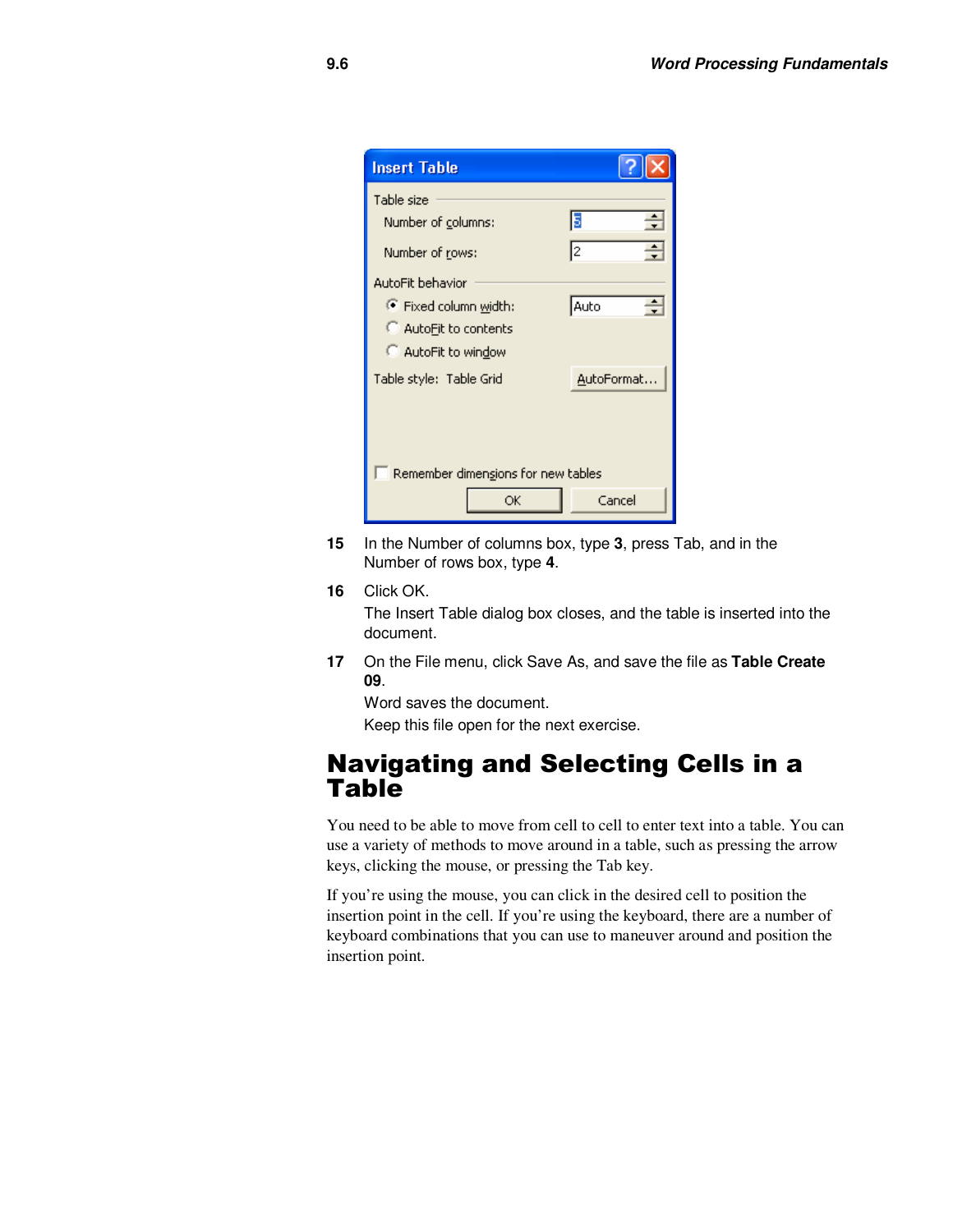Notice the use of various key combinations, such as Shift+Tab, that help you move through the document. You can learn more about key combinations in Lesson 2, "Editing a Document."

| Use these keys  | To move                                                                                                                                                    |
|-----------------|------------------------------------------------------------------------------------------------------------------------------------------------------------|
| Tab             | To the next cell or to add a new row if the insertion<br>point is in the lower-right cell of the table. Pressing<br>Tab also selects the next cell's data. |
| Shift+Tab       | To the previous cell.                                                                                                                                      |
| Up arrow key    | To the previous row.                                                                                                                                       |
| Down arrow key  | To the next row.                                                                                                                                           |
| Left arrow key  | To the previous character.                                                                                                                                 |
| Right arrow key | To the next character.                                                                                                                                     |
| $Alt+Home$      | To the first cell in the row.                                                                                                                              |
| $Alt+End$       | To the last cell in the row.                                                                                                                               |
| Alt+Page Up     | To the first cell in the column.                                                                                                                           |
| Alt+Page Down   | To the last cell in the column.                                                                                                                            |

The following table explains the keys you can use to navigate throughout a table.

If you want to format a particular cell, column, or row by changing the font of text in cells, adding italics to cell content, or adding shading to cells, for example, you must select the portion of the table that you want to change. Using the keyboard or the mouse, you can make the following selections.

| <b>To select</b> | Do this                                                                                                                                   |
|------------------|-------------------------------------------------------------------------------------------------------------------------------------------|
| The entire table | Press Alt+5 (use the numeric keypad with the Num<br>Lock button off) or click the table move handle.                                      |
| Successive cells | Press Shift+arrow key, or drag the pointer over the<br>cells.                                                                             |
| A row            | Click the selection area to the left of the row.                                                                                          |
| A column         | Click the top of the column when the down-<br>pointing arrow appears.                                                                     |
| Multiple rows    | Click the selection bar to the left of the first row<br>that you want to select, and then drag up or down.                                |
| Multiple columns | Click the top of the first column that you want to<br>select when the down-pointing arrow appears, and<br>then drag to the right or left. |
| A cell           | Click the lower-left corner of the cell when the cell<br>selection pointer (diagonal arrow) appears.                                      |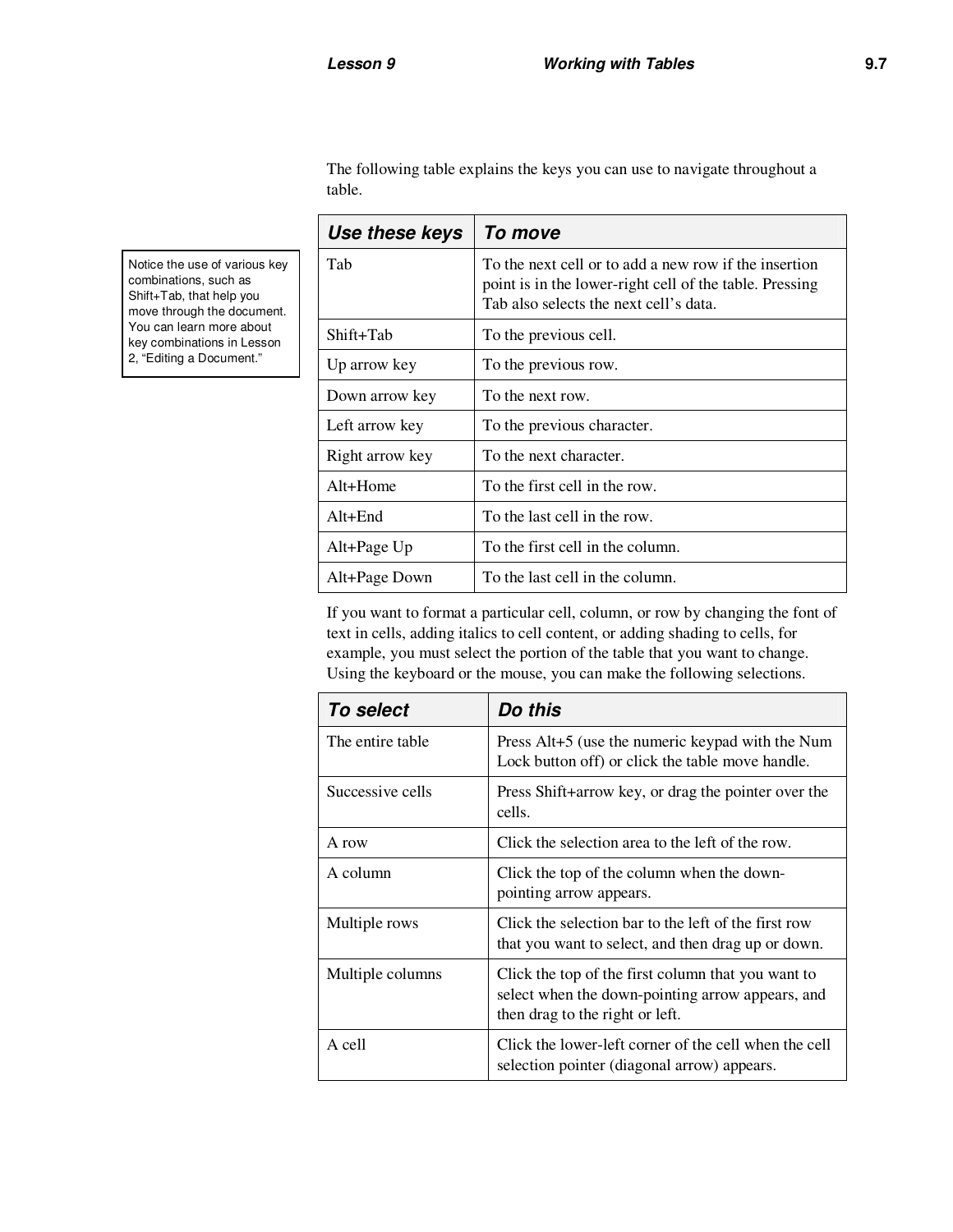The following illustration shows where you should click to select the entire table, individual rows, columns, or a cell.

曱

The table move handle is a square containing two arrows that are crossed, and it is located just outside the upper-left corner of the table. You can click the table move handle to select the entire table or drag the handle to move the table.

In this exercise, you insert text into a table and practice maneuvering around. Then you select areas of the table and format the text in the cells.

- **1** Click in the upper-left cell of the third table that you created in the previous exercise, if necessary. This is the table with three columns and four rows.
- **2** Type **Zip Code**, and press Tab. The text is entered in the cell, and the insertion point moves to the next cell in the row.
- **3** Type **State**, and press Tab.
- **4** Type **Salary**, press the down arrow key, and then hold down the Shift key while you press Tab twice.

The insertion point moves to the last cell of the second row and then moves backward to the first cell in the row.

**5** Type the following, pressing Tab after each entry to move from cell to cell. Do not press Tab after you enter \$51,920. **01\*\*\*** 

### **MA**

#### **\$51,920**

The numbers in the second row are entered, and the insertion point is in the last cell of the row.

**6** Press Tab to move to the first cell in the next row, and type the following, pressing Tab after each entry to move from cell to cell. Do not press Tab after you enter \$59,300.

**03\*\*\*** 

### **NH**

#### **\$59,300**

The numbers in the third row are entered, and the insertion point is in the last cell of the row.

**7** Press Alt+Page Down.

The insertion point moves to the last cell in the column.

You can also convert existing text to a table. The text that is to appear in each cell must be separated by paragraph marks, tabs, commas, or any punctuation that you specify (such as a dash or colon). This punctuation indicates where a new cell's contents begin. To convert text to a table, select the text that is to be converted, on the Table menu, point to Convert, and then click Text to Table.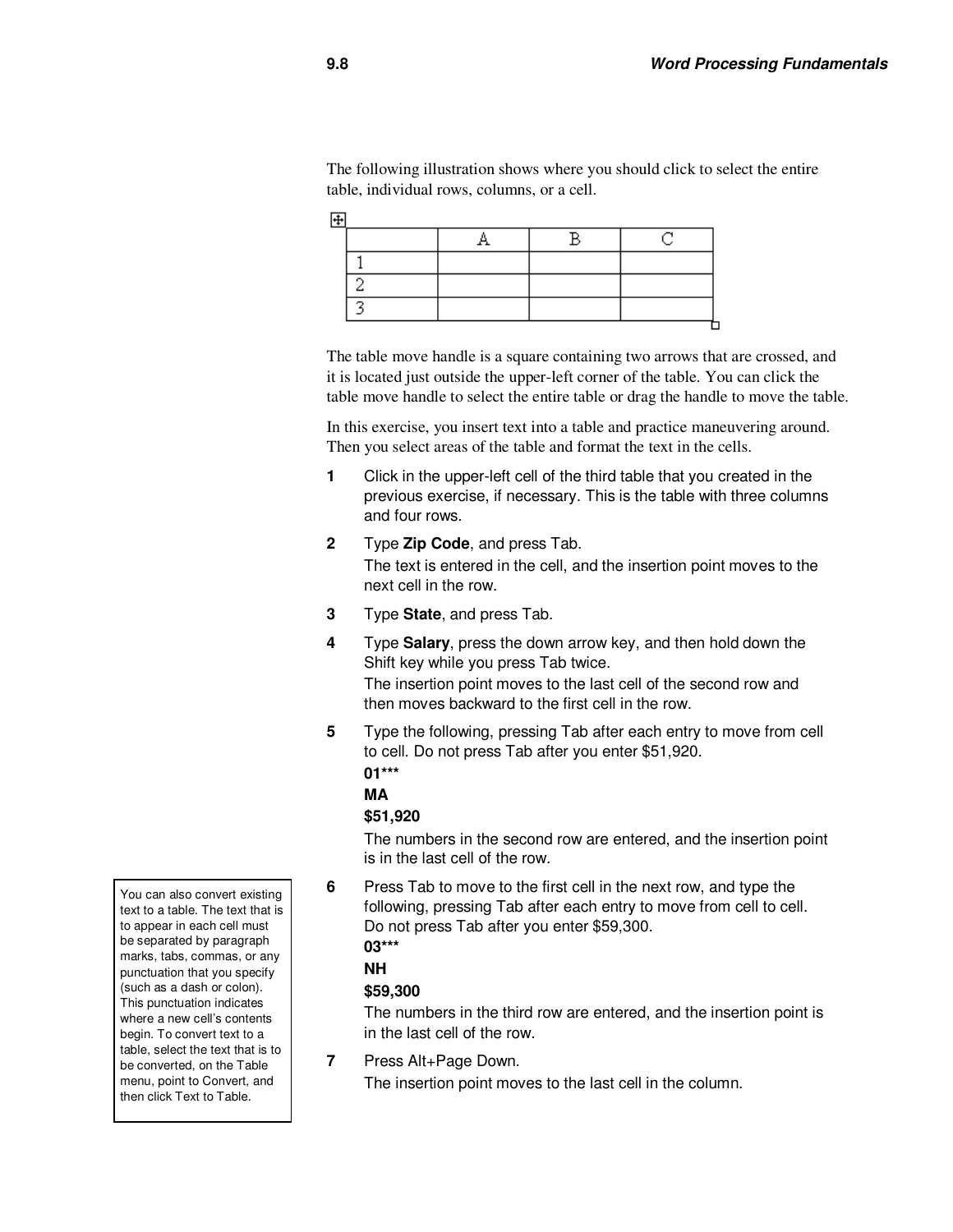**8** Press Alt+Home.

The insertion point moves to the first cell in the row.

**9** Type the following, pressing Tab after each entry to move from cell to cell.

**06\*\*\*** 

**CT** 

#### **\$50,000**

Your table should match the following illustration.

 $\bigoplus$ 

| Zip Code | State            | Salarv   |
|----------|------------------|----------|
| ∩1≫≫≈    | ΜA               | \$51,920 |
| 03***    | NH               | \$59,300 |
| 06***    | <b>ATT</b><br>◡⊥ | \$50,000 |
|          |                  |          |

- **10** Press the down arrow key. The insertion point is no longer in the table.
- **11** Click the selection area to the left of the first row in the table. The first row of the table is selected.
- **12** On the Formatting toolbar, click the Bold button. The text in the first row is formatted in Bold.
- **13** On the Standard toolbar, click the Save button. Word saves the document.
- 14 On the File menu, click Close. The document closes.

# Merging Table Cells

After you've created a table, you might determine that some of the table data doesn't fit neatly within the row-and-column format that you've defined. For instance, if you created a four-column table in which each column contains monthly sales information for the current quarter, the first row of your table might contain the title of the table, while the last row might contain a grand total and a label for the total.

| Current Quarter<br>Monthly Sales |           |          |          |
|----------------------------------|-----------|----------|----------|
| January                          | February  | March    | April    |
| \$31,900                         | \$45,800  | \$29,600 | \$52,300 |
| Grand Total:                     | \$159,600 |          |          |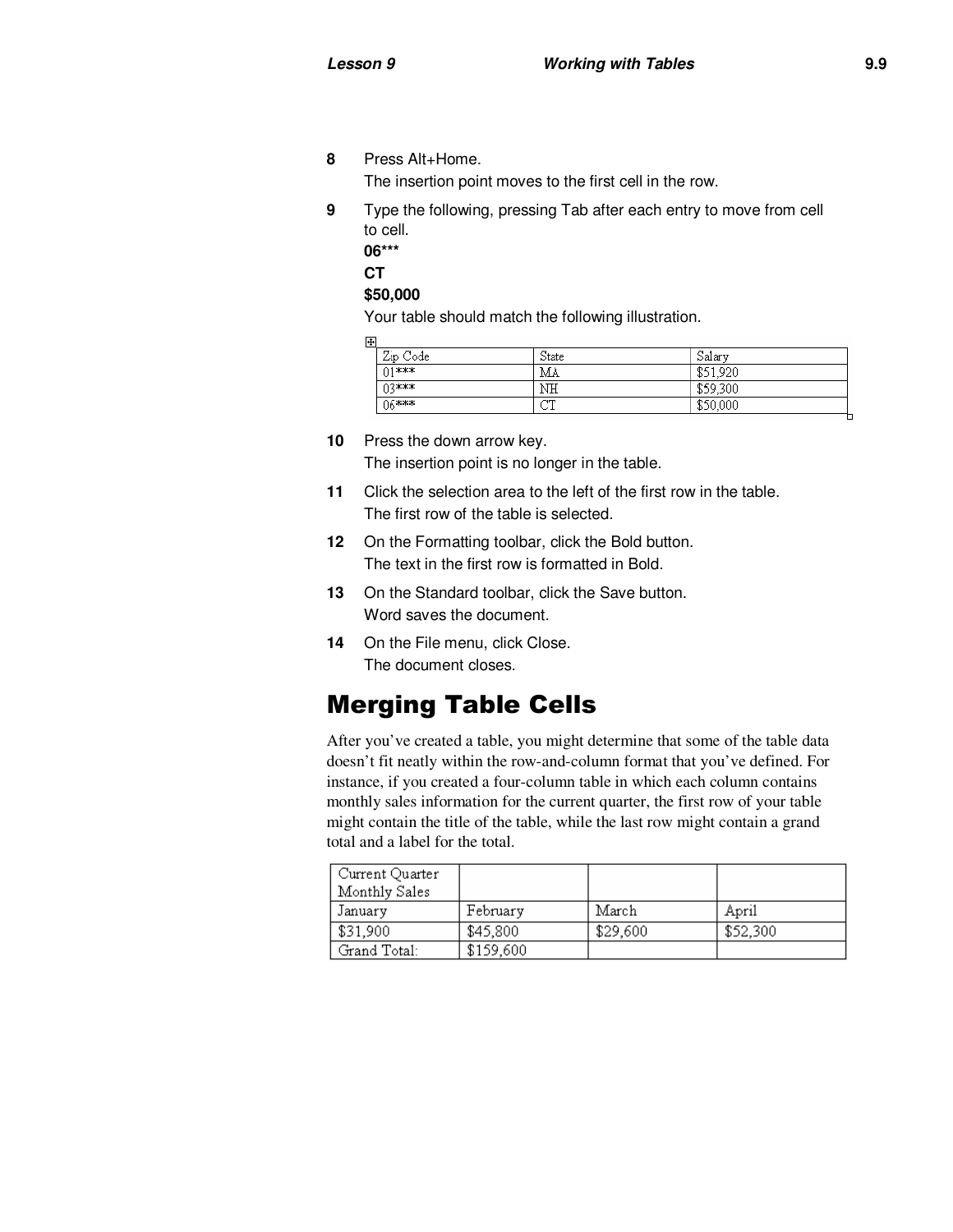The title row would be much easier to read and format if the title was contained in one long cell that spanned the width of the table, rather than four smaller cells in the row. The grand total row would be easier to read and format if it contained two cells—one for the label and one for the total itself.

| Current Quarter Monthly Sales |           |          |          |  |  |  |  |
|-------------------------------|-----------|----------|----------|--|--|--|--|
| January                       | February  | March    | April    |  |  |  |  |
| \$31,900                      | \$45,800  | \$29,600 | \$52,300 |  |  |  |  |
| Grand Total:                  | \$159.600 |          |          |  |  |  |  |

You can use Word to **merge cells** for this kind of table formatting. Merging cells is the process of joining multiple cells into one larger cell. You can merge multiple cells in a row into a single cell, or you can merge multiple cells in a column to form a single cell. You can even select multiple cells in multiple columns and merge them into one cell. All of these merging tasks use the Merge Cells command on the Table menu. To merge cells, select the cells that you want to merge, and on the Table menu, click Merge Cells.

In this exercise, you merge cells to create table headers.

- **1** On the Standard toolbar, click the Open button. The Open dialog box appears.
- **2** Click the Look in down arrow, click the icon for your hard disk, double-click the Word Processing Practice folder, and then doubleclick the Lesson09 folder. The contents of the Lesson09 folder appear in the Open dialog box.
	-
- **3** Click the file Salary Survey 09, and click the Open button. The file Salary Survey 09 appears in Word, and the Open dialog box closes.
- **4** Click the selection area to the left of the first row in the table. The first row of the table is selected.
- **5** On the Table menu, click Merge Cells. The first row is no longer divided into eight cells. The text in the first cell is spread across the row, and the row height decreases.
- **6** Scroll down to the row that contains the subheading Years of Experience, and select the entire row.
- **7** On the Table menu, click Merge Cells. The row is no longer divided into eight cells. The text in the row is spread across the row, and the row height decreases.
- **8** Select the next row, which contains the text *(in Public Relations*) field).
- **9** On the Table menu, click Merge Cells. The selected cells are merged together.

You can tell when the pointer is in the selection area because it changes to a rightpointing arrow.

You can also merge cells by selecting a row or column, right-clicking, and on the shortcut menu that appears, clicking Merge Cells.

You can also split cells. When you split a cell, you divide the cell into more columns or rows. Select the cells to be split, and on the Table menu, click Split Cells. In the Split Cells dialog box, choose how many columns or rows you want to insert into the cell.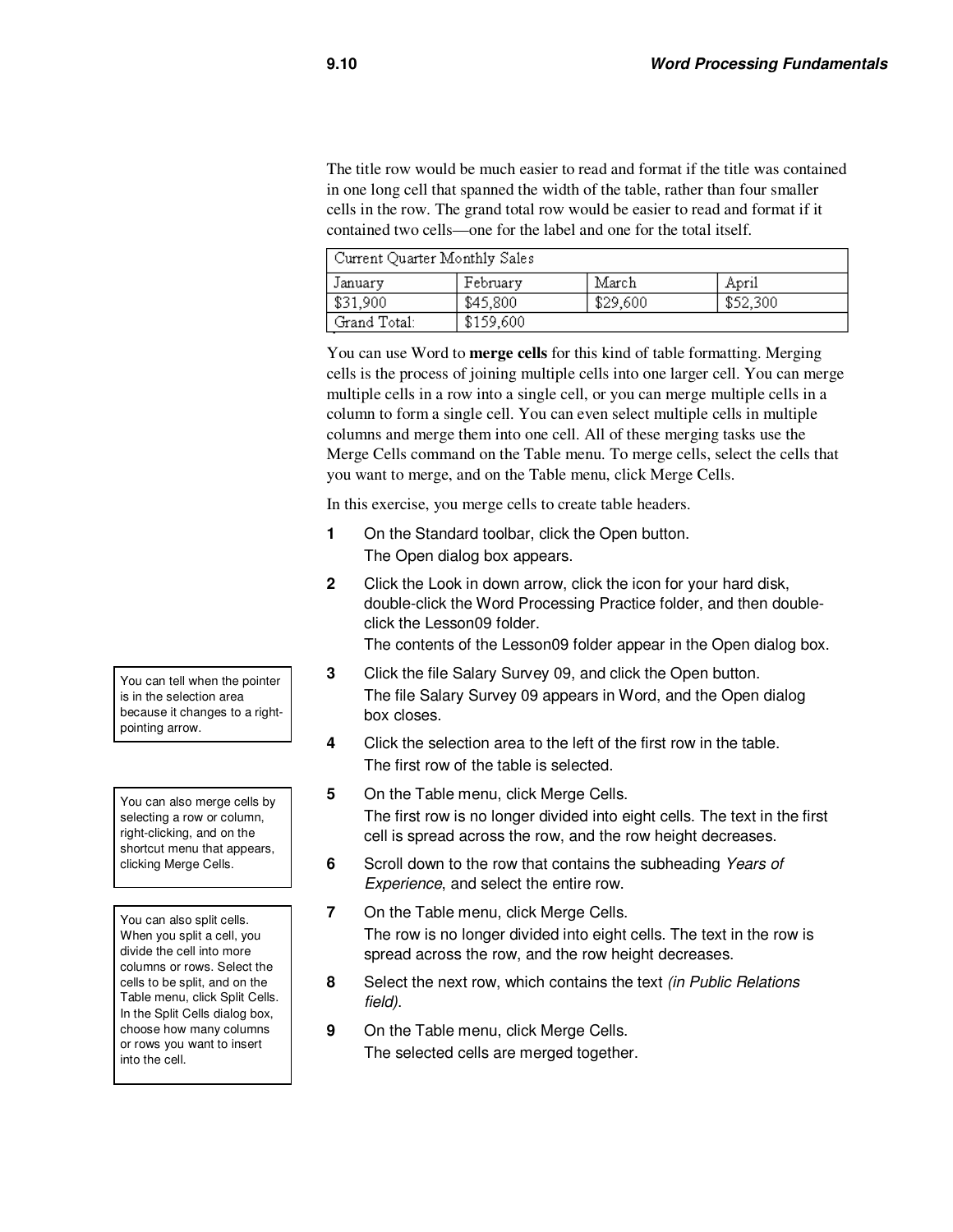**10** Select both of the rows that you have just merged—Years of Experience and (in Public Relations field)—and on the Table menu, click Merge Cells.

The two rows are merged into one row.

| <b>Years of Experience</b><br>(in public relations field) |     |        |        |        |        |        |        |  |
|-----------------------------------------------------------|-----|--------|--------|--------|--------|--------|--------|--|
| Less than 2<br>vears                                      | 37  | 37,940 |        | 29,950 | 35,000 | 43,250 |        |  |
| $2-5$ years                                               | 164 | 41.650 | 31.320 | 35,000 | 40,000 | 46.500 | 55,000 |  |
| $6-10$ vears                                              | 171 | 49,810 | 35,520 | 41,000 | 48,000 | 56,000 | 69,000 |  |
| 11 years or<br>more                                       | 202 | 53,960 | 39,040 | 45,000 | 52,880 | 61,750 | 71,640 |  |

- **11** On the Standard toolbar, click the Show/Hide ¶ button. Formatting marks appear throughout the table.
- **12** Delete the paragraph mark at the end of the text Years of Experience, and press the spacebar. The line (in Public Relations field) moves alongside the line Years of Experience and a space is inserted between the text. The merged row remains as an empty row.
- **13** On the Standard toolbar, click the Show/Hide ¶ button. The formatting marks no longer appear.
- **14** On the File menu, click Save As, and save the document as **Salary Survey 09 Edited**.

Word saves the document.

Keep this file open for the next exercise.

### Inserting and Deleting Columns and Rows

After you create a table, you might need to add new columns and rows or delete unwanted columns and rows. For instance, you might decide to add a heading row that you didn't originally plan for, or you might realize that you need to create a column at the end of the table to contain a total for each row. You can use the Table menu to easily add or delete columns and rows.

To insert columns or rows into a table, position the insertion point inside a cell that is above or below the area where you want to insert a row or column. On the Table menu, point to Insert, and click one of the options, depending on whether you want to insert a column or row, and where you want that column or row inserted. You can also select multiple rows or columns to indicate that you want to insert this number of rows or columns at the indicated location.

For example, if you select Columns to the Left, Word inserts the number of columns that you selected to the left of the insertion point. If you choose Rows Above, Word inserts the number of rows that you selected above the insertion point. To delete columns or rows from a table, select the columns or rows to be deleted. On the Table menu, point to Delete, and click Columns or Rows, as desired.

Another way to merge cells is to select the cells, and on the Tables and Borders toolbar, click the Merge Cells button. You can display the Tables and Borders toolbar by clicking the Tables and Borders button on the Standard toolbar or by pointing to Toolbars on the View menu and clicking Tables and Borders.

You can learn more about formatting marks in Lesson 5, "Changing the Layout of a Document."

If you select a row or column, and then press the Delete key, Word will delete the contents of the row or column, but will not delete the row or column itself.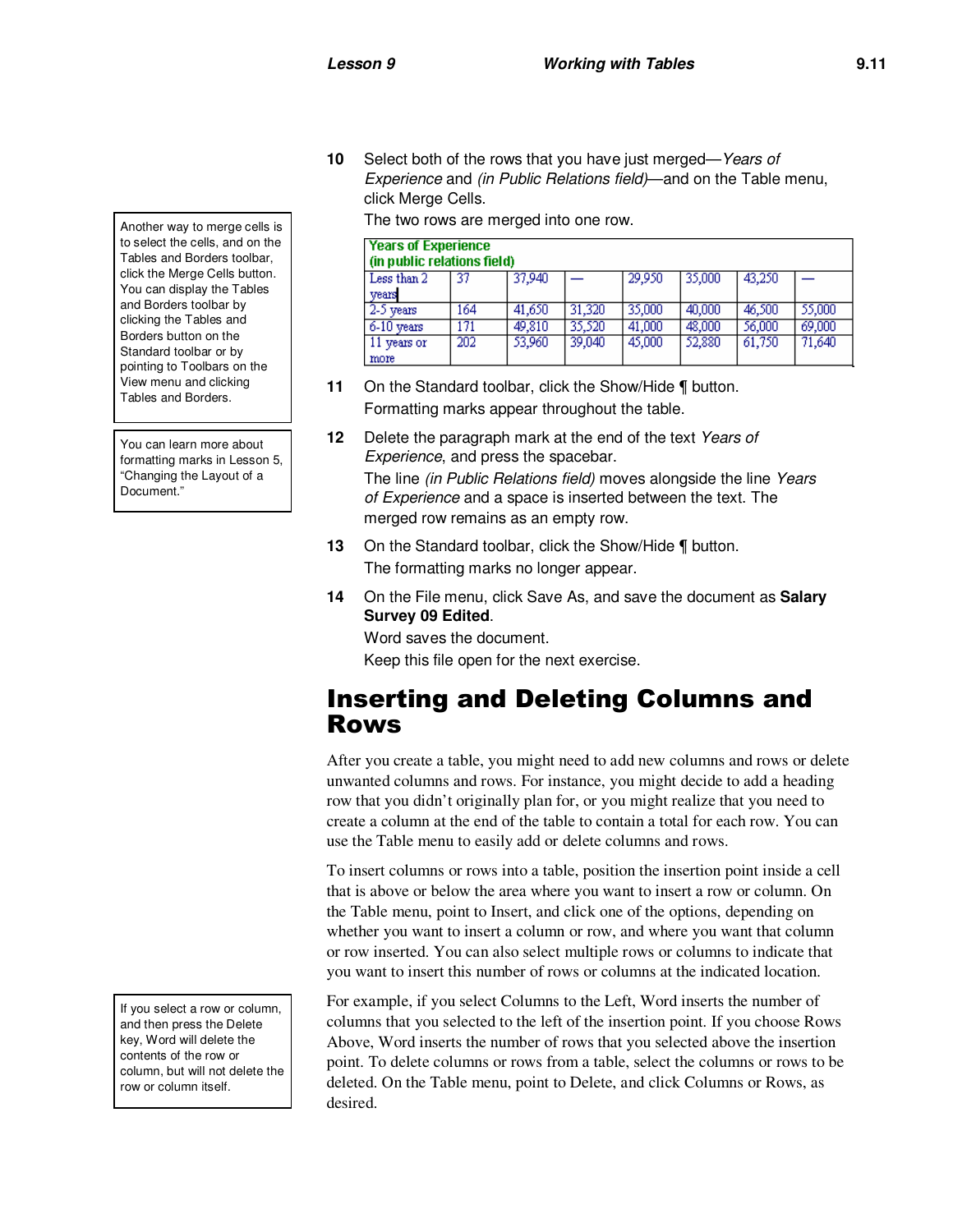In this exercise, you add a new row to the table and delete an unwanted row.

- **1** Scroll to the top portion of the table, and click the cell that contains the text Entry, under the subheading Employment Level.
- **2** On the Table menu, point to Insert, and click Rows Above. A row is inserted into the table.
- **3** Click the first cell in the new row and type the following text, pressing Tab after each entry.

| Internship |  |
|------------|--|
| 15         |  |
| 15,000     |  |
| 8,000      |  |
| 12,000     |  |
| 15,500     |  |
| 18,000     |  |
| 21,000     |  |
|            |  |

The cells in the row are filled in.

- **4** Select the blank row above the row with the subheading Employment Level.
- **5** On the Table menu, point to Delete, and click Rows. The row is deleted.
- **6** Continue selecting and deleting all the blank rows in the table. The table should now look similar to the following illustration.

| 2003 UNITED STATES SALARY SURVEY (By selected propriagly)     |       |                  |         |                  |                  |                        |                  |
|---------------------------------------------------------------|-------|------------------|---------|------------------|------------------|------------------------|------------------|
| Grouping                                                      | Es lo | <b>MONT</b>      | 10%     | 25%              | 50%              | 75%                    | 50%              |
| लिय                                                           | সম    | 548,230          | 555.000 | 558.IW           | 543,300          | 333,000                | 318.VW           |
| En proyn en t                                                 |       |                  |         |                  |                  |                        |                  |
| Level                                                         |       |                  |         |                  |                  |                        |                  |
| <b>Industry</b> hap                                           | Б     | 13,000           | swo     | 17,000           | 13,300           | 18,000                 | 21,000           |
| <b>Haday</b>                                                  | π     | 34,100           | 78. LOO | 31,800           | 33,300           | 39,000                 | 44,800           |
| Mai-Laugh                                                     | W     | 42,410           | 31,300  | 33,000           | 41,300           | 48,330                 | 34,430           |
| None                                                          |       |                  |         |                  |                  |                        |                  |
| s upartis or,                                                 |       |                  |         |                  |                  |                        |                  |
| MM-I-mi                                                       | ᠶ     | 47,750           | 33.VV   | 39,930           | 48.000           | 32,970                 | 39,200           |
| Supervisory                                                   |       |                  |         |                  |                  |                        |                  |
| laral romes                                                   | 181   | 33,300           | 42,000  | 44,000           | 34,310           | 12,800                 | 72,000           |
| None                                                          |       |                  |         |                  |                  |                        |                  |
| enparaisay                                                    |       |                  |         |                  |                  |                        |                  |
| Manufactures.                                                 | 14    | 33.SUU           | 39.94U  | 46,000           | 33,000           | 13,000                 | 71,920           |
| Supervisors                                                   |       |                  |         |                  |                  |                        |                  |
| Бірной<br>Level                                               |       |                  |         |                  |                  |                        |                  |
|                                                               |       |                  |         |                  |                  |                        |                  |
| Banto ku's                                                    | 338   | 47,300           | 52,500  | 37,400           | 44,240           | 34,940                 | 13,000           |
| Dagma<br><b>Mashre</b>                                        | 148   | 49.440           | 33.VVV  | 38. AU           | 30,000           | 34,000                 | 18,100           |
| Dagma                                                         |       |                  |         |                  |                  |                        |                  |
| Decision                                                      | π     | 39,480           |         |                  | 39,000           |                        |                  |
| 301                                                           |       |                  |         |                  |                  |                        |                  |
| <b>Roman</b>                                                  | 391   |                  | 33,000  |                  |                  |                        |                  |
| Mah                                                           | IW    | 47,340<br>49.190 | 33.TW   | 38,000<br>39.VVV | 43,330<br>49,300 | 33,000<br><b>J8000</b> | 13,140<br>70.000 |
| मद्भार                                                        |       |                  |         |                  |                  |                        |                  |
|                                                               | ळा    | 37.800           |         |                  |                  |                        | 49,400           |
| 70-29<br>30-39                                                | ΤÑ    | 47.250           | 78.700  | 33.100           | 36.VN            | 41.310                 |                  |
| 40-49                                                         | 7W    | 30,440           | 32,930  | 38,8M            | 44,000           | 33,040                 | 43,420           |
|                                                               |       |                  | 33,000  | 41,330           | 49,030           | <u>IMMO</u>            | 19,300           |
| <b>Myses and</b>                                              | π∓    | 37.YF            | 33,000  | 43,230           | 32,000           | 11,900                 | 71,480           |
| ouar<br><b>Year For Esperience (in public relation) held)</b> |       |                  |         |                  |                  |                        |                  |
|                                                               |       |                  |         |                  |                  |                        |                  |
| Lass tank                                                     | 37    | 37,940           |         | 79,930           | 33,000           | 45,230                 |                  |
| <b>Vol.3</b>                                                  |       |                  |         |                  |                  |                        |                  |
| $2-3$ years                                                   | ℡     | 41.430           | 31,370  | 33,000           | 40,000           | 44,300                 | 33.000           |
| <b>1-10 year</b>                                              | ш     | 49,810           | 33,320  | 41,000           | 48,000           | 36.VV                  | 19,000           |
| Пуват от                                                      | zuz   | 33,960           | 39,040  | 43,000           | 37,880           | 11. <i>1</i> 30        | 71,640           |
| mon.                                                          |       |                  |         |                  |                  |                        |                  |

You can select and delete multiple columns or rows that adjoin one another. But, while you can select multiple nonadjoining rows or columns at one time, you cannot delete these non-adjacent rows or columns at one time.

You can also insert a row or column by first selecting the row or column, right-clicking the selected row or column, and then clicking the desired command on the shortcut menu that appears. You can use this same technique to insert multiple rows or columns.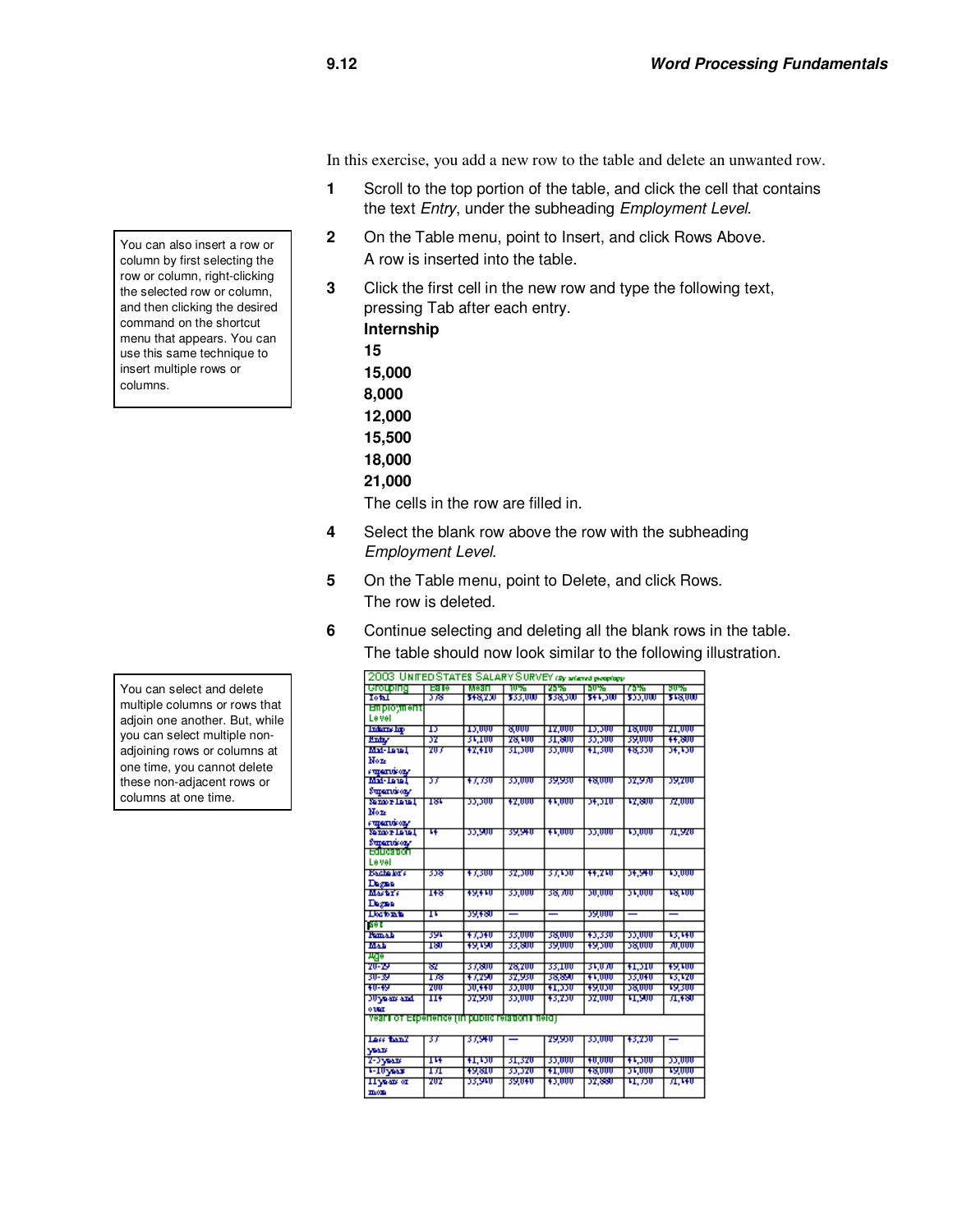**7** On the Standard toolbar, click the Save button. Word saves the document.

### Lesson Wrap-Up

In this lesson, you learned how to work with Word's features for creating, modifying, and formatting tables. You created tables and learned to modify them by inserting, merging, and deleting cells, columns, and rows.

If you are continuing to other lessons:

■ On the File menu, click Close to close the file. If you are prompted to save changes, click No. The file closes and the Word program closes.

If you are not continuing to other lessons:

- **1** On the File menu, click Close to close the file. If you are prompted to save changes, click No. The file closes.
- **2** On the File menu, click Exit. The Word program closes.

## Quick Quiz

- **1** How can you select an entire table without having to drag the mouse pointer across the entire table?
- **2** How do you delete a column from a table?
- **3** What are the maximum number of rows and columns that you can create using the Insert Table button?
- **4** What are three ways in which you can insert a table into a document?
- **5** What keyboard shortcuts can you use to move the insertion point to the first cell in the table?